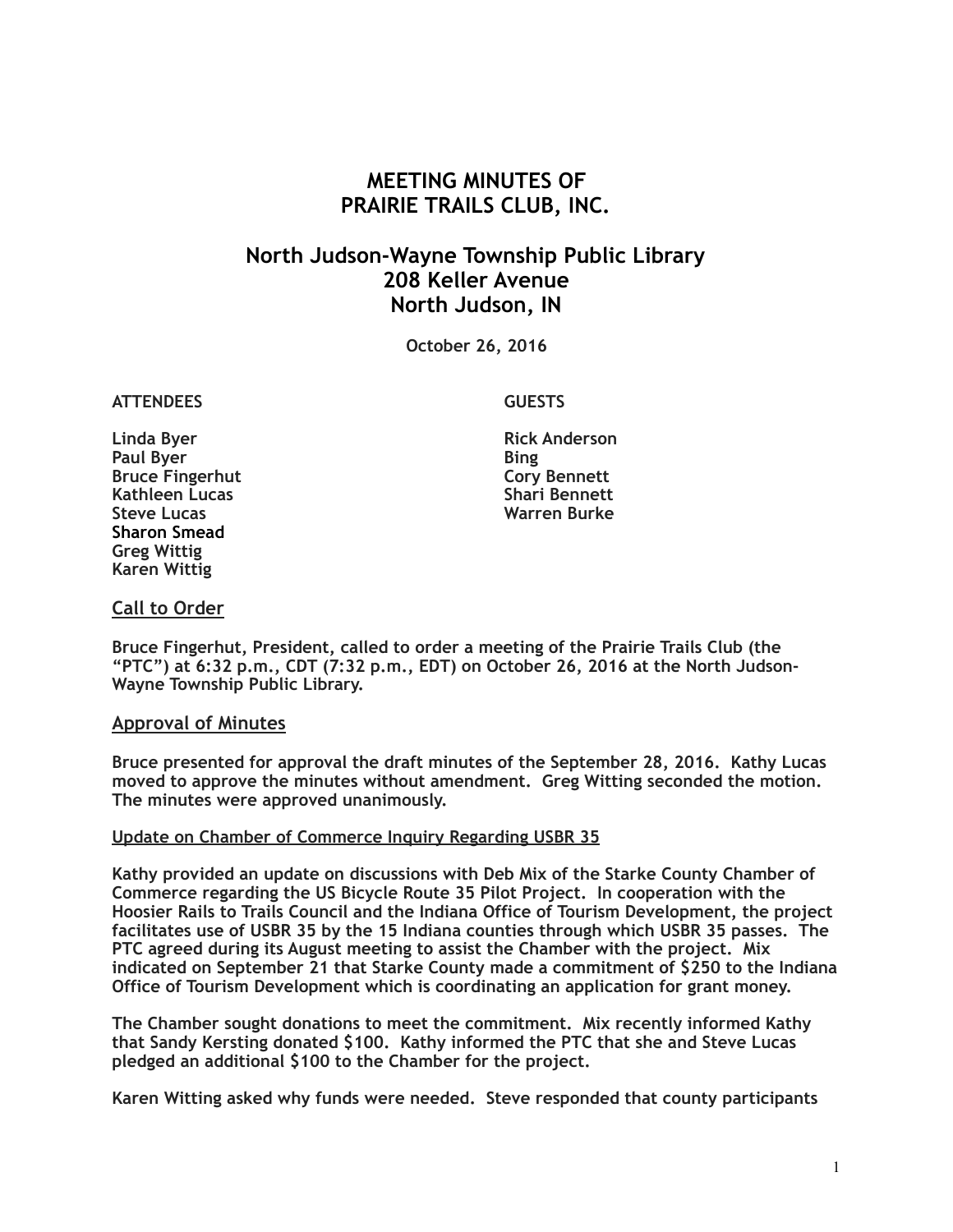**are seeking a grant which itself requires a commitment of resources. The project would include formation of a statewide website to encourage public use of USBR 35. Services and attractions near the route would be identified.** 

**Bruce reflected an example of a service would be the Hoosier Valley Railroad Museum. He and HVRM President, Cory Bennett, recalled the HVRM endorsed use of the trail for USBR 35 several years ago. Bruce added that the North Judson Town Council sought a modification to the proposed routing of USBR 35 so that it would pass through town. The modification was later approved and is part of the current bike route configuration.**

### **Update on Executive Document Summary for PTC Goals**

**Steve said at the last meeting the members reviewed and made several modifications or clarifications to an executive document summary of PTC Goals. The summary is a kind of "wish list" for extension of the trail and improved connectivity with other trails and bike routes. During the September meeting the members endorsed having the summary, as amended, posted on the PTC's website. He said the summary was posted earlier in the week. The site for the summary may be accessed by going to the website homepage at [prairietrailsclub.org](http://prairietrailsclub.org), clicking on the tab "About", and then following the dropdown to "Future Vision".**

#### **Report on October 1 Workday and Bicentennial Parade**

**A priority for the October 1 workday was to help "spiff up" the rest park in anticipation of the Bicentennial Parade. A second priority was to conduct vegetation control in the vicinity of Bogus Run.** 

**About a dozen PTC members and supporters appeared at the rest park for the workday. Coincidentally, volunteers for the HVRM were performing maintenance along the SR 10 railroad crossing at the same time. The PTC removed trash from the park and west of the park along the trail to North Judson. Weeds and loose stone were removed from along or on the paved trail at the SR 10 crossing.** 

**The sky was cloudy and intermittent rain fell the night before the workday. After completion of efforts at the rest park, Paul Byer identified more rain on his cellphone both east and west of the rest park. As Karen described during the meeting, "A storm was coming in." The workday was terminated before beginning vegetation control at Bogus Run.** 

### **Discussion of First Draft Language for Agreement with HVRM**

**Bruce reminded the members that during the September 28 PTC meeting Linda Byer reported on discussions she had with HVRM at its September 17 meeting. Interest was expressed in the development of a working agreement between the two volunteer organizations. The HVRM was working with its attorney, Todd Wallsmith, to develop a draft agreement. The PTC had asked Steve to begin a draft to share with the HVRM.** 

**Cory Bennett said he recently had discussions with Todd Wallsmith about development of an agreement, but he did not yet have a written proposal. He hoped to have a document to share by the next PTC meeting. He said a problem was that the PTC was a group of interested citizens but not a not-for-profit corporation.** 

**Kathy responded that "Prairie Trails Club Inc." is not a corporation with Federal 501(c)(3)**